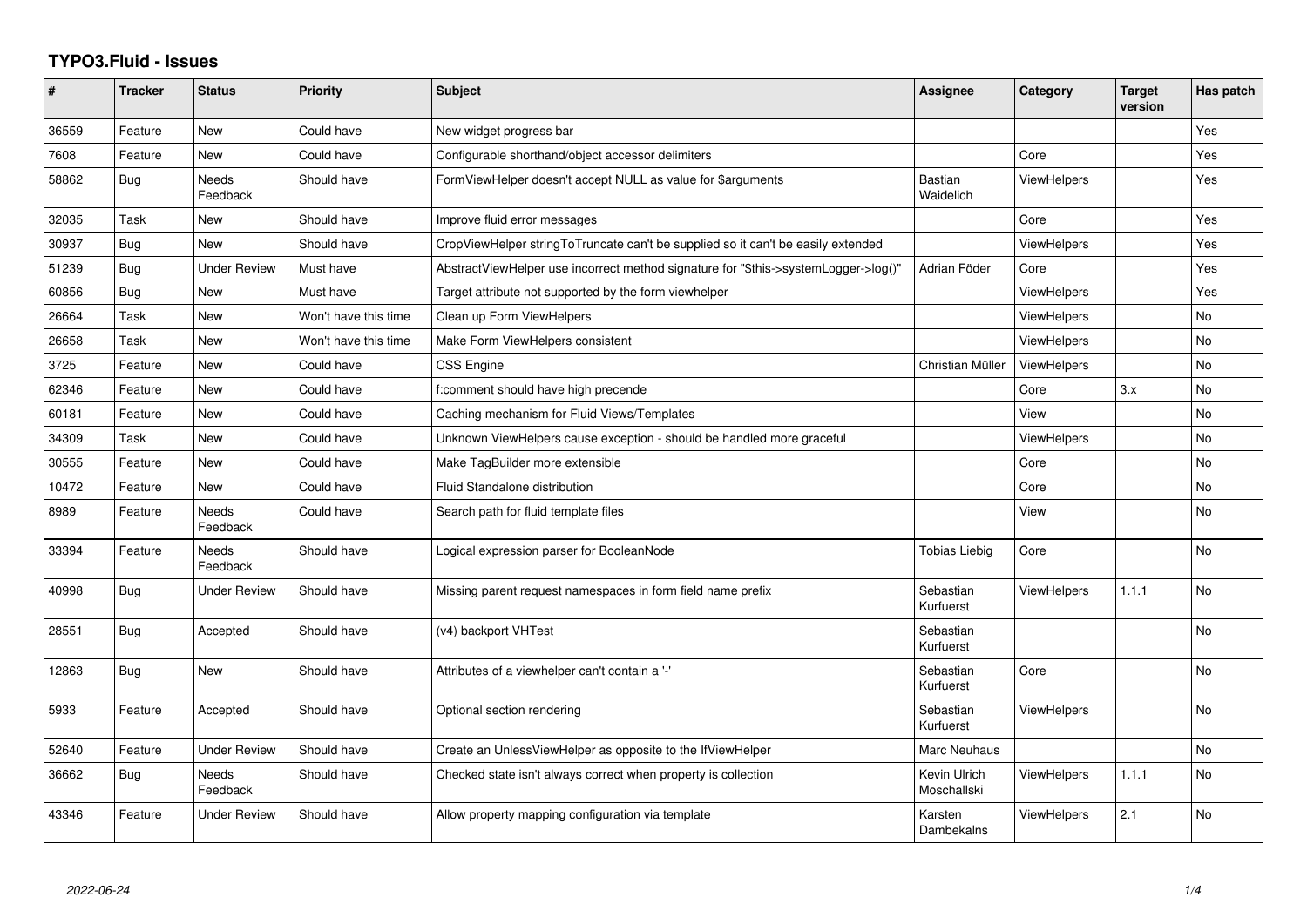| $\pmb{\#}$ | <b>Tracker</b> | <b>Status</b>            | <b>Priority</b> | <b>Subject</b>                                                                                | <b>Assignee</b>       | Category    | <b>Target</b><br>version | Has patch |
|------------|----------------|--------------------------|-----------------|-----------------------------------------------------------------------------------------------|-----------------------|-------------|--------------------------|-----------|
| 8491       | Task           | <b>Needs</b><br>Feedback | Should have     | link.action and uri.action differ in absolute argument                                        | Karsten<br>Dambekalns | ViewHelpers |                          | <b>No</b> |
| 37095      | Feature        | New                      | Should have     | It should be possible to set a different template on a Fluid TemplateView inside an<br>action | Christopher<br>Hlubek |             |                          | No        |
| 55008      | Bug            | <b>Under Review</b>      | Should have     | Interceptors should be used in Partials                                                       | Christian Müller      |             |                          | No        |
| 53806      | Bug            | <b>Under Review</b>      | Should have     | Paginate widget maximumNumberOfLinks rendering wrong number of links                          | Bastian<br>Waidelich  | Widgets     |                          | No        |
| 54195      | Task           | <b>New</b>               | Should have     | Rename and move FormViewHelper's errorClass value, currently 'f3-form-error'                  | Adrian Föder          | ViewHelpers |                          | No.       |
| 65424      | Bug            | <b>Under Review</b>      | Should have     | SelectViewHelper must respect option(Value Label)Field for arrays                             |                       | ViewHelpers |                          | No        |
| 60271      | Feature        | New                      | Should have     | Paginate viewhelper, should also support arrays                                               |                       |             |                          | No        |
| 60003      | Feature        | New                      | Should have     | Add required-Attribute to f:form.password                                                     |                       | ViewHelpers |                          | No        |
| 58983      | Bug            | New                      | Should have     | format.date does not respect linebreaks and throws exception                                  |                       |             |                          | No        |
| 58921      | Bug            | New                      | Should have     | f:form.* VHs crash if NOT inside f:form but followed by f:form                                |                       |             |                          | No        |
| 56237      | Task           | <b>New</b>               | Should have     | in-line (Condition) View Helpers should not evaluate on parsing                               |                       |             |                          | No.       |
| 54284      | Bug            | New                      | Should have     | Default Option for Switch/Case VH                                                             |                       | ViewHelpers |                          | No        |
| 52591      | Bug            | New                      | Should have     | The Pagination Widget broken for joined objects                                               |                       |             |                          | No        |
| 52419      | Bug            | New                      | Should have     | Wrong PHPDocs notation for default value inline f:translate viewhelper                        |                       |             | 2.0                      | No        |
| 51277      | Feature        | New                      | Should have     | ViewHelper context should be aware of actual file occurrence                                  |                       |             |                          | No        |
| 50888      | Bug            | <b>Under Review</b>      | Should have     | WSOD by changing name of section and if Fluid caches are generated                            |                       |             |                          | No.       |
| 49756      | Feature        | <b>Under Review</b>      | Should have     | Select values by array key in checkbox viewhelper                                             |                       |             |                          | No        |
| 49600      | Bug            | New                      | Should have     | f:form tag shown as a HTML on frontend                                                        |                       | ViewHelpers |                          | No        |
| 47669      | Task           | New                      | Should have     | FormViewHelper does not define the default request method                                     |                       |             |                          | No        |
| 47006      | Bug            | <b>Under Review</b>      | Should have     | widget identifier are not unique                                                              |                       |             |                          | No        |
| 46545      | Feature        | New                      | Should have     | Better support for arrays in options of SelectViewHelper                                      |                       |             |                          | No        |
| 46289      | Bug            | Needs<br>Feedback        | Should have     | Enable Escaping Interceptor in XML request format                                             |                       | View        | 2.0.1                    | No        |
| 46257      | Feature        | <b>Under Review</b>      | Should have     | Add escape sequence support for Fluid                                                         |                       | Core        |                          | No.       |
| 46091      | Task           | Needs<br>Feedback        | Should have     | Show source file name and position on exceptions during parsing                               |                       |             |                          | No        |
| 45394      | Task           | New                      | Should have     | Forwardport Unit test for standalone view                                                     |                       | View        |                          | No        |
| 45153      | Feature        | New                      | Should have     | f:be.menus.actionMenuItem - Detection of the current select option is insufficient            |                       |             |                          | No        |
| 44234      | Bug            | <b>Under Review</b>      | Should have     | selectViewHelper's sorting does not respect locale collation                                  |                       | ViewHelpers | 2.1                      | No        |
| 43072      | Task           | New                      | Should have     | Remove TOKENS for adding templates fallback in Backporter                                     |                       | View        |                          | No        |
| 43071      | Task           | New                      | Should have     | Remove TOKENS for adding fallback teplates in B                                               |                       |             |                          | No        |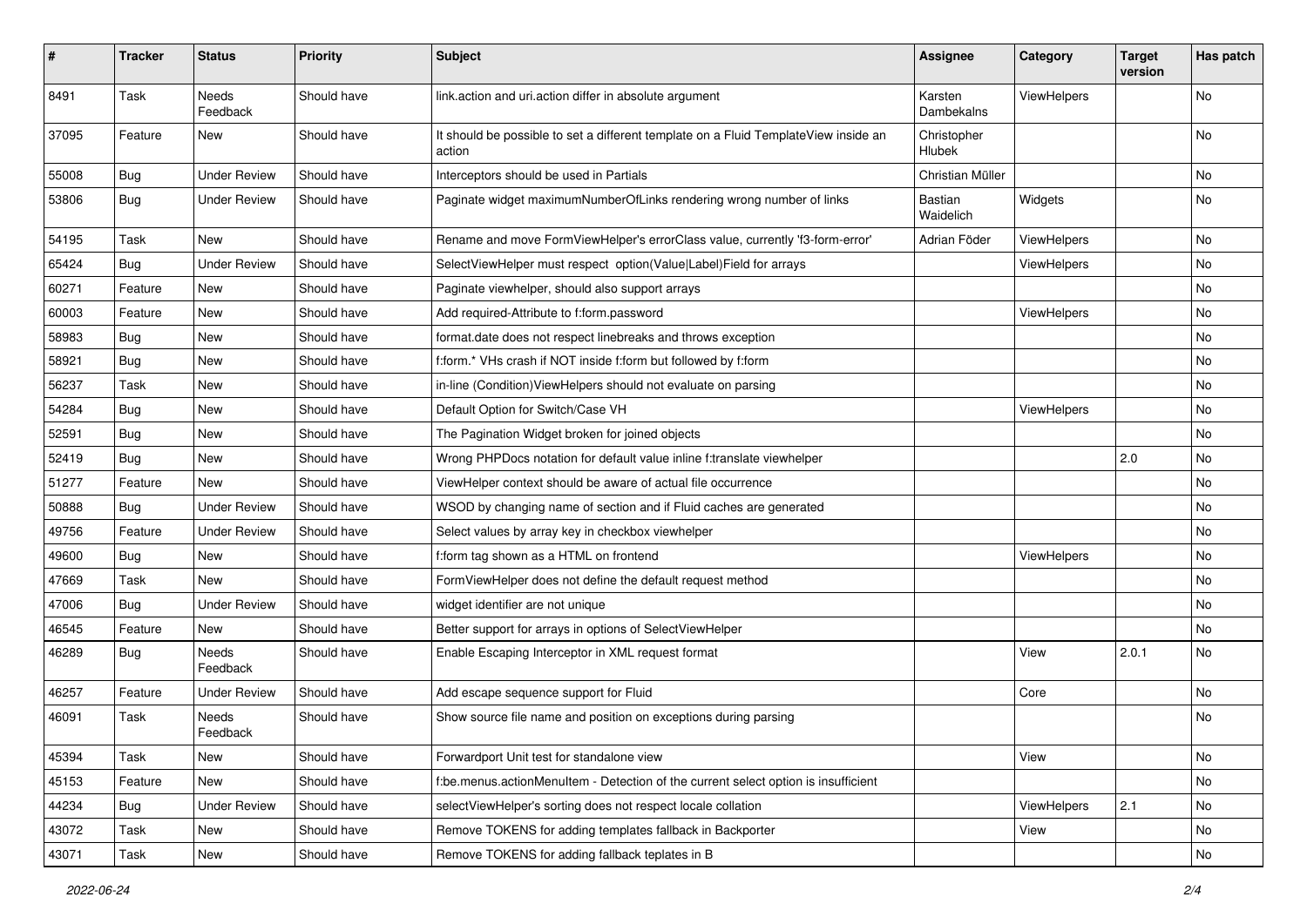| #     | <b>Tracker</b> | <b>Status</b>       | <b>Priority</b> | <b>Subject</b>                                                                                              | Assignee               | Category    | <b>Target</b><br>version | Has patch |
|-------|----------------|---------------------|-----------------|-------------------------------------------------------------------------------------------------------------|------------------------|-------------|--------------------------|-----------|
| 42743 | Task           | <b>New</b>          | Should have     | Remove inline style for hidden form fields                                                                  |                        |             |                          | <b>No</b> |
| 42397 | Feature        | New                 | Should have     | Missing viewhelper for general links                                                                        |                        |             |                          | No        |
| 40081 | Feature        | New                 | Should have     | Allow assigned variables as keys in arrays                                                                  |                        |             |                          | No.       |
| 39990 | Bug            | New                 | Should have     | Same form twice in one template: hidden fields for empty values are only rendered<br>once                   |                        | Core        |                          | No        |
| 39936 | Feature        | New                 | Should have     | registerTagAttribute should handle default values                                                           |                        | ViewHelpers |                          | No        |
| 38130 | Feature        | New                 | Should have     | Checkboxes and multiple select fields should have an assignable default value                               |                        |             |                          | No        |
| 37619 | Bug            | New                 | Should have     | Fatal Error when using variable in name attribute of Section ViewHelper                                     |                        | ViewHelpers |                          | No        |
| 36655 | Bug            | New                 | Should have     | <b>Pagination Links</b>                                                                                     |                        | Widgets     |                          | No        |
| 36410 | Feature        | New                 | Should have     | Allow templates to send arguments back to layout                                                            |                        | ViewHelpers |                          | No        |
| 34682 | Bug            | <b>Under Review</b> | Should have     | Radio Button missing checked on validation error                                                            |                        | ViewHelpers |                          | No        |
| 33215 | Feature        | New                 | Should have     | RFC: Dynamic values in ObjectAccess paths                                                                   |                        |             |                          | No        |
| 31955 | Feature        | New                 | Should have     | f:uri.widget                                                                                                |                        | Widgets     |                          | No        |
| 28554 | Bug            | New                 | Should have     | (v4) implement feature flag to disable caching                                                              |                        |             |                          | No        |
| 28553 | Bug            | New                 | Should have     | improve XHProf test setup                                                                                   |                        |             |                          | No.       |
| 28552 | Bug            | New                 | Should have     | (v5) write ViewHelper test for compiled run; adjust functional test to do two passes<br>(uncached & cached) |                        |             |                          | No        |
| 28550 | Bug            | New                 | Should have     | (v4) make widgets cacheable, i.e. not implement childnodeaccess interface                                   |                        |             |                          | No        |
| 28549 | Bug            | <b>New</b>          | Should have     | make widgets cacheable, i.e. not implement childnodeaccess interface                                        |                        |             |                          | No.       |
| 10911 | Task           | New                 | Should have     | Tx_Fluid_ViewHelpers_Form_AbstractFormViewHelper->renderHiddenIdentityField<br>should be more reliable      |                        | ViewHelpers |                          | No        |
| 8648  | Bug            | New                 | Should have     | format.crop ViewHelper should support all features of the crop stdWrap function                             |                        | ViewHelpers |                          | No        |
| 3481  | Bug            | New                 | Should have     | Use ViewHelperVariableContainer in PostParseFacet                                                           |                        | Core        |                          | No        |
| 3291  | Feature        | Needs<br>Feedback   | Should have     | Cacheable viewhelpers                                                                                       |                        |             |                          | No.       |
| 33551 | Bug            | New                 | Must have       | View helper values break out of a partial scope                                                             | Sebastian<br>Kurfuerst | Core        |                          | No        |
| 33628 | <b>Bug</b>     | Needs<br>Feedback   | Must have       | Multicheckboxes (multiselect) for Collections don't work                                                    | Christian Müller       | ViewHelpers |                          | No        |
| 59057 | Bug            | <b>Under Review</b> | Must have       | Hidden empty value fields shoud be disabled when related field is disabled                                  | Bastian<br>Waidelich   | ViewHelpers |                          | No        |
| 57885 | Bug            | New                 | Must have       | Inputs are cleared from a second form if the first form produced a vallidation error                        |                        |             |                          | No        |
| 51100 | Feature        | New                 | Must have       | Links with absolute URI should have the option of URI Scheme                                                |                        | ViewHelpers |                          | No        |
| 49038 | <b>Bug</b>     | New                 | Must have       | form.select does not select the first item if prependOptionValue is used                                    |                        |             |                          | No        |
| 45384 | <b>Bug</b>     | New                 | Must have       | Persisted entity object in widget-configuration cannot be deserialized (after reload)                       |                        | Widgets     | 2.0.1                    | No        |